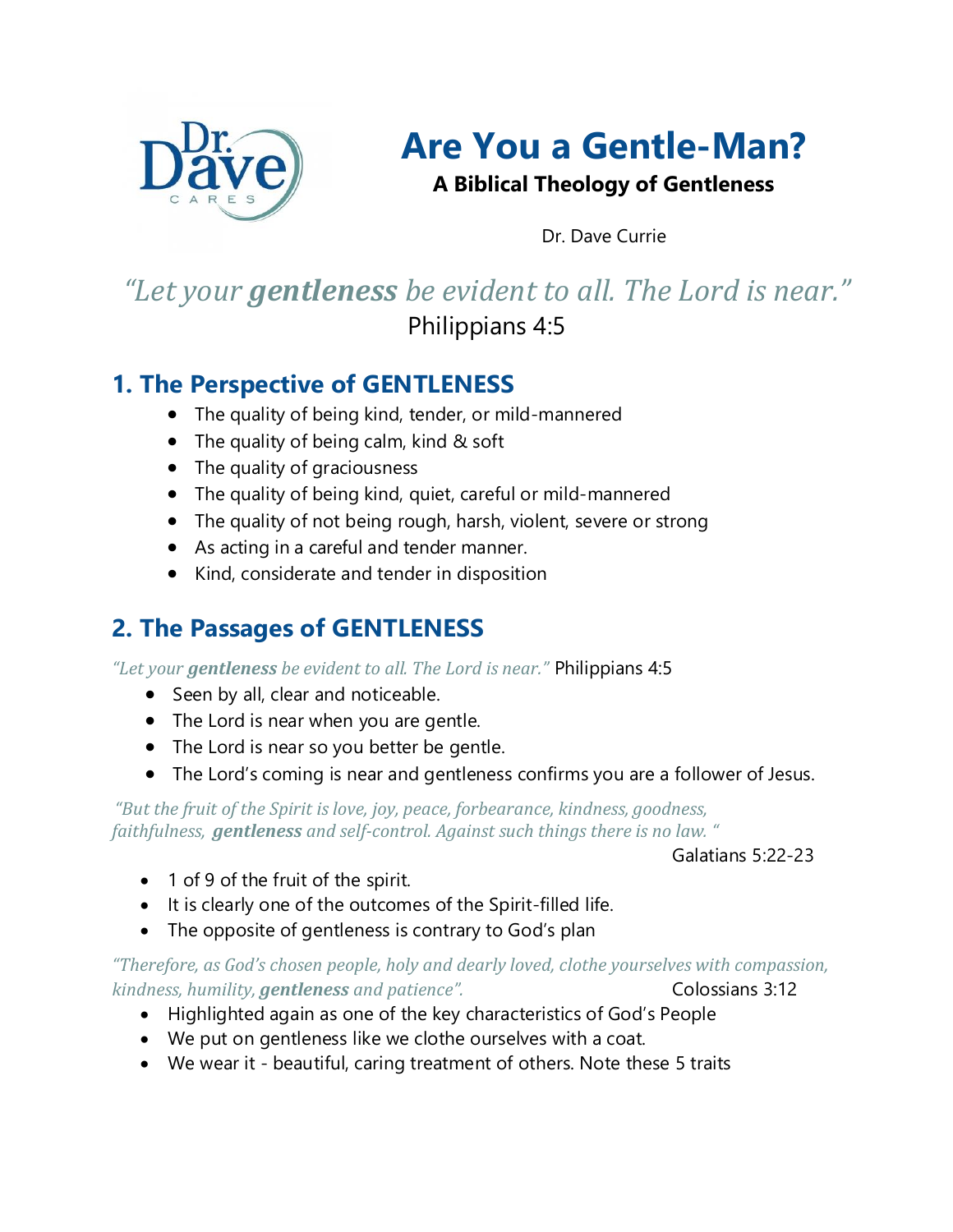*"But you, man of God, flee from all this, and pursue righteousness, godliness, faith, love, endurance and gentleness."* 1 Timothy 6:11

- As an aspiring Man of God, you are to pursue a clearly different lifestyle.
- You must flee from a dark selfish lifestyle.
- Gentleness is listed as one of the target 6 characteristics.

*"But in your hearts revere Christ as Lord. Always be prepared to give an answer to everyone who asks you to give the reason for the hope that you have. But do this with gentleness and respect, keeping a clear conscience, so that those who speak maliciously against your good behavior in Christ may be ashamed of their slander.*<sup>"</sup> 1 Peter 3:15-16

- Your Christlike behaviour calls attention to the Jesus difference.
- Interact with people about your faith always in a gentle and respectful way.
- When you are gentle, you are Jesus.

*"A gentle answer turns away wrath, but a harsh word stirs up anger."* Proverbs 15:1

- In times of tension look what gentleness does.
- Notice the opposite of gentleness is harshness.
- Your gentle approach will calm things down.

*"Come to me, all you who are weary and burdened, and I will give you rest. <sup>29</sup>Take my yoke upon you and learn from me, for I am gentle and humble in heart, and you will find rest for your souls.* <sup>30</sup> For my yoke is easy and my burden is light." Matthew 11:28-30

- Jesus describes his own heart here as gentle.
- The Lord pursues you with gentleness.
- You never have to fear coming to the Lord when weary and burdened.

*"As a prisoner for the Lord, then, I urge you to live a life worthy of the calling you have received. Be completely humble and gentle; be patient, bearing with one another in love. Make every effort to keep the unity of the Spirit through the bond of peace."* Ephesians 4:1-3

- Again, the transformed Christ life always includes Gentleness
- Notice its COMPLETELY humble and gentle. Not sometimes or a little bit.
- Gentleness is listed as one of the clear signs of a worthy life in Jesus.

*"Now the overseer is to be above reproach, faithful to his wife, temperate, self-controlled, respectable, hospitable, able to teach, not given to drunkenness, not violent but gentle, not quarrelsome, not a lover of money. He must manage his own family well and see that his children obey him, and he must do so in a manner worthy of full<sup>[\[a\]](https://www.biblegateway.com/passage/?search=1%20Timothy%203%3A2%2D4&version=NIV#fen-NIV-29736a)</sup> respect."* 1 Timothy 3:2-4

- The characteristics as an Elder a leader in the church sites gentleness
- The opposite of gentleness is violence.
- How you live and interact with people truly matters to God.

*"Remind the people to be subject to rulers and authorities, to be obedient, to be ready to do whatever is good, <sup>2</sup> to slander no one, to be peaceable and considerate, and always to be gentle toward everyone."* Titus 3:1-2

- As Paul lays out to Titus what he should call his people to, note gentleness
- ALWAYS be Gentle… no excuses!
- Be Gentle to EVERYONE…. No exceptions!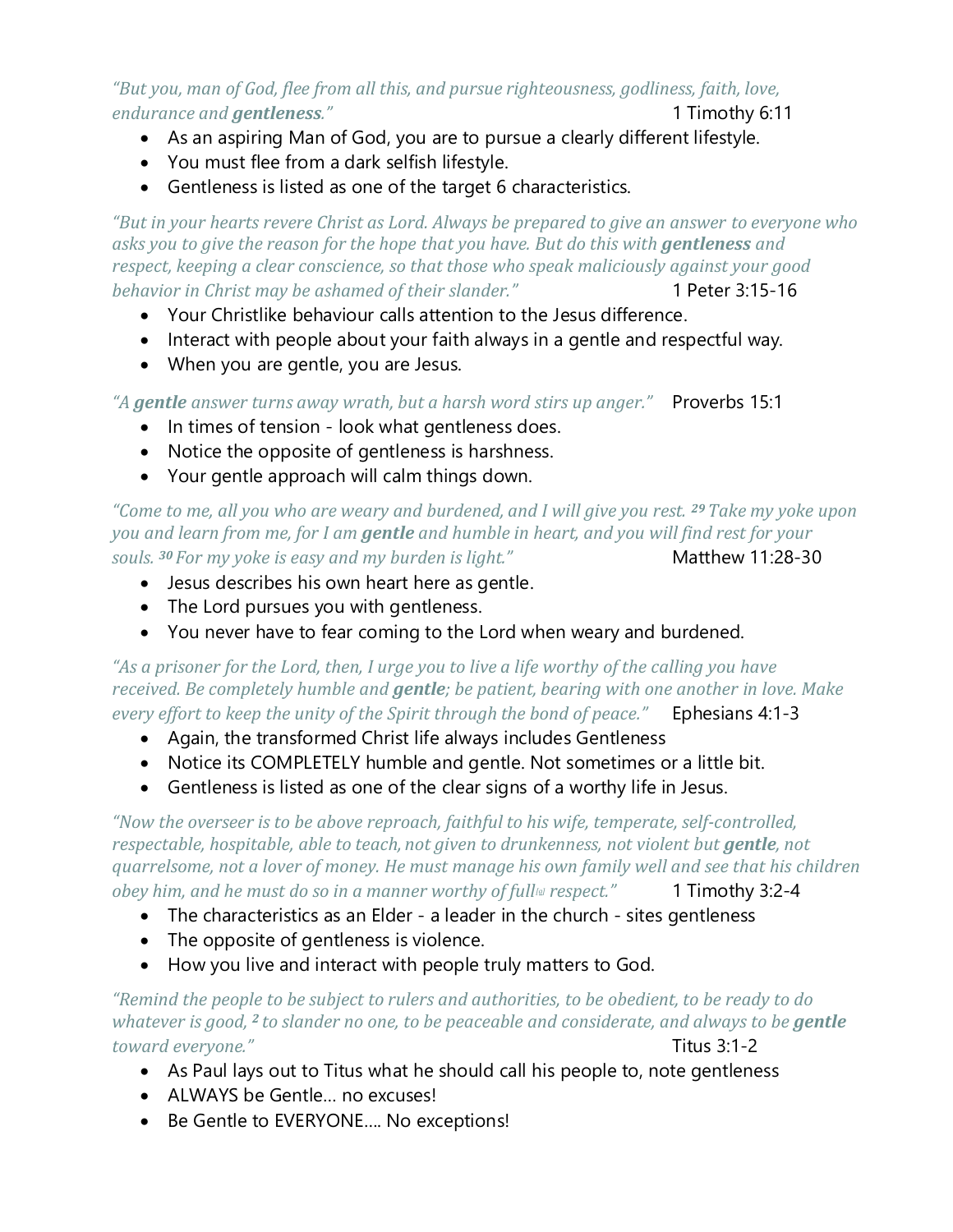*"In the same way, you husbands, live with your wives in an understanding way [with great gentleness and tact, and with an intelligent regard for the marriage relationship], as with [\[c\]](https://www.biblegateway.com/passage/?search=1+Peter+3&version=AMP#fen-AMP-30432c)someone physically weaker, since she is a woman. Show her honor and respect as a fellow heir of the grace of life, so that your prayers will not be hindered or ineffective."* 1 Pet. 1:7 (amp)

- Treat your wife with GENTLENESS and respect.
- It's the way of the God's marriage.
- She should get your very best treatment

*"Who among you is wise and intelligent? Let him by his good conduct show his [good] deeds with the* gentleness and humility of true wisdom." Shames 3:13

- If you are WISE and INTELLIGENT Gentleness shows.
- Gentleness is the sign of true wisdom. It is the way of the wise.

*"But the wisdom from above is first of all pure. It is also peace loving, gentle at all times, and willing to yield to others. It is full of mercy and the fruit of good deeds. It shows no favoritism and is always sincere."* James 3:17

- Godly wisdom is described here: 8 characteristics are given,
- Gentleness at ALL TIMES
- You can't deny that gentleness with others is what we are called to.

#### **3. The Path of GENTLENESS**

- 1. Lead with Humility; Pack your pride.
- 2. Lead with Self-denial; Put other's first.
- 3. Lead with Tenderness; Plan a soft approach.
- 4. Lead with Kindness; Possess a caring heart.

#### **4. The Pervasiveness of GENTLENESS**

- It is Fully Evident to All
- It is Clearly Partner-focused for those married

#### **5. The Power of GENTLENESS**

- It transforms the relationship
- It causes others to feel safe.
- It is fully others-centered.
- It displays great care and regard.
- It wants their best every time.
- It never leads to battles and reactions
- It displays great self-control and awareness
- It fully represents Jesus.